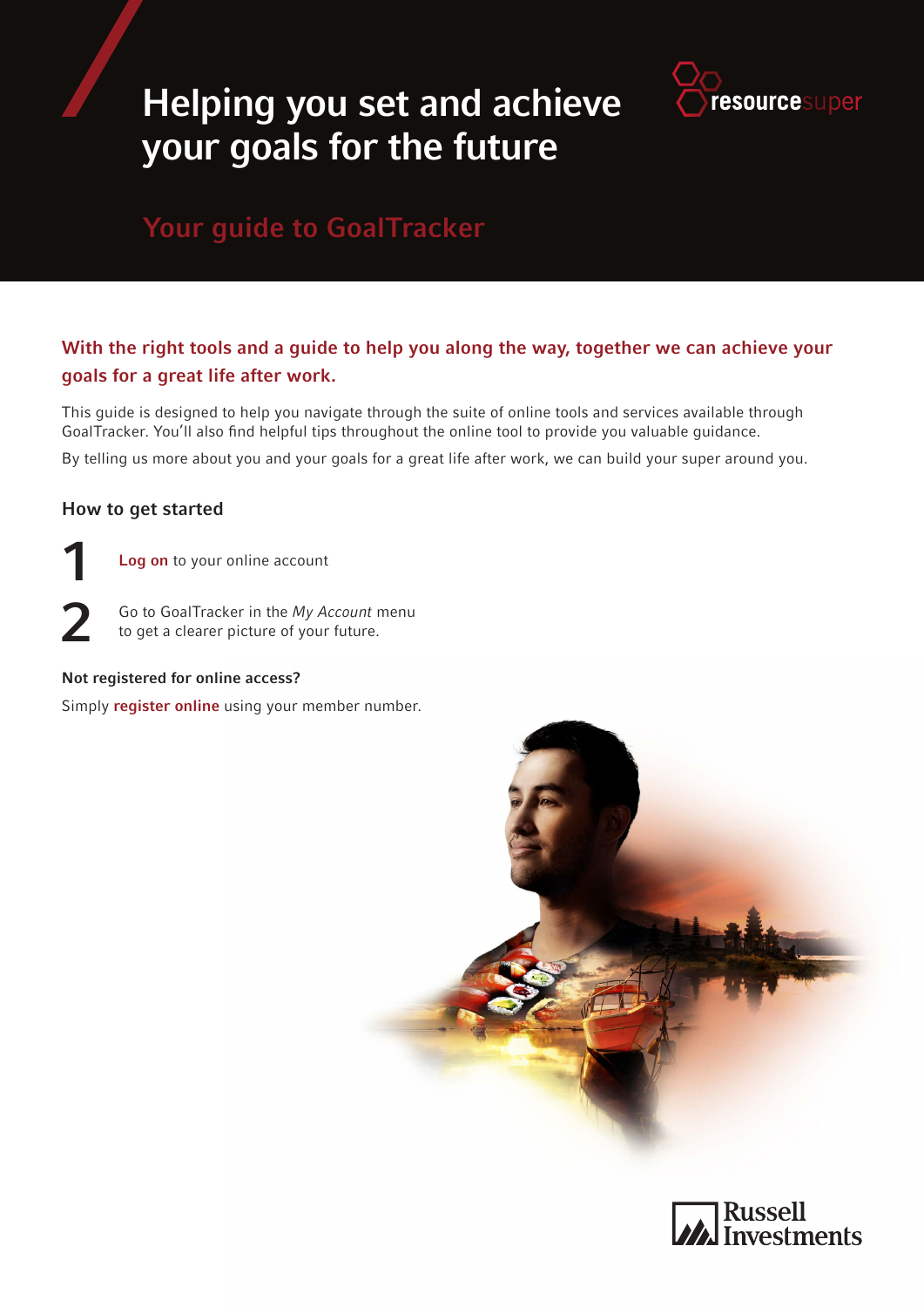# Get a clearer picture of your future in two simple steps

#### Step 1

### Tell us more about you

To estimate how much money you'll receive each year in retirement, we'll ask you questions about your other super savings, future contributions, other assets you've set aside to fund your lifestyle in retirement and more.

|  |                                                                                                                                                                                                                                                                                          |                | Other super savings                                                                                                                                                     |  |
|--|------------------------------------------------------------------------------------------------------------------------------------------------------------------------------------------------------------------------------------------------------------------------------------------|----------------|-------------------------------------------------------------------------------------------------------------------------------------------------------------------------|--|
|  | Based on what you've told us you're<br>heading for a retirement income of                                                                                                                                                                                                                |                | Knowing how much you've saved in super so far allows<br>us to estimate how your total super savings will grow.                                                          |  |
|  |                                                                                                                                                                                                                                                                                          |                | <b>Compulsory employer contributions</b><br>$\mathbf{2}^{\circ}$                                                                                                        |  |
|  | This equates to a lump sum of \$227,978<br>Your details                                                                                                                                                                                                                                  | Edit           | Knowing how much you earn per year before-tax allows<br>us to estimate how much money your employer will<br>contribute to your super. If you're taking a break from the |  |
|  |                                                                                                                                                                                                                                                                                          |                | workforce, enter \$0.                                                                                                                                                   |  |
|  | Gender                                                                                                                                                                                                                                                                                   | Male           | <b>Additional contributions</b>                                                                                                                                         |  |
|  | Age                                                                                                                                                                                                                                                                                      | 56             | We will show you the amount of additional contributions                                                                                                                 |  |
|  | Current balance in this account<br>Other super                                                                                                                                                                                                                                           | \$34,173<br>S0 | you have made in the last 12 months and you can tell us<br>if you'll continue to contribute at this rate.                                                               |  |
|  | Annual Salary                                                                                                                                                                                                                                                                            | \$150,000      |                                                                                                                                                                         |  |
|  | Annual Additional Contributions                                                                                                                                                                                                                                                          |                | Home ownership                                                                                                                                                          |  |
|  | Own home in retirement                                                                                                                                                                                                                                                                   |                |                                                                                                                                                                         |  |
|  | Other assets                                                                                                                                                                                                                                                                             |                | This information allows us to estimate age pension<br>entitlements, as well as customise your lifestyle                                                                 |  |
|  | Retirement age                                                                                                                                                                                                                                                                           | 6.<br>67       | categories in step 2.                                                                                                                                                   |  |
|  | Other things we take into account                                                                                                                                                                                                                                                        |                |                                                                                                                                                                         |  |
|  | Include age pension                                                                                                                                                                                                                                                                      | Yes            | Other assets and one-off expenses<br>(excluding your own home)                                                                                                          |  |
|  | Couple in retirement                                                                                                                                                                                                                                                                     | Yes            | Include the net value of other assets you have set aside to<br>fund your lifestyle in retirement. If you share any assets                                               |  |
|  | The results of this projection should not be relied upon for the purpose for<br>making a decision in relation to a financial product. You should consider<br>gatting financial product advice. You can change or model different<br>assumptions in the simulator component of this tool. |                | or one-off expenses with a partner, only include the value<br>of your share.                                                                                            |  |
|  |                                                                                                                                                                                                                                                                                          |                | <b>Retirement age</b>                                                                                                                                                   |  |
|  |                                                                                                                                                                                                                                                                                          |                | Choose the age you wish to draw an income from your<br>super. Note: You must reach your preservation age<br>before you can access your super.                           |  |

**7** We have made a few assumptions, like you'll receive the age pension and you'll have a partner in retirement. If this is incorrect, please update this information.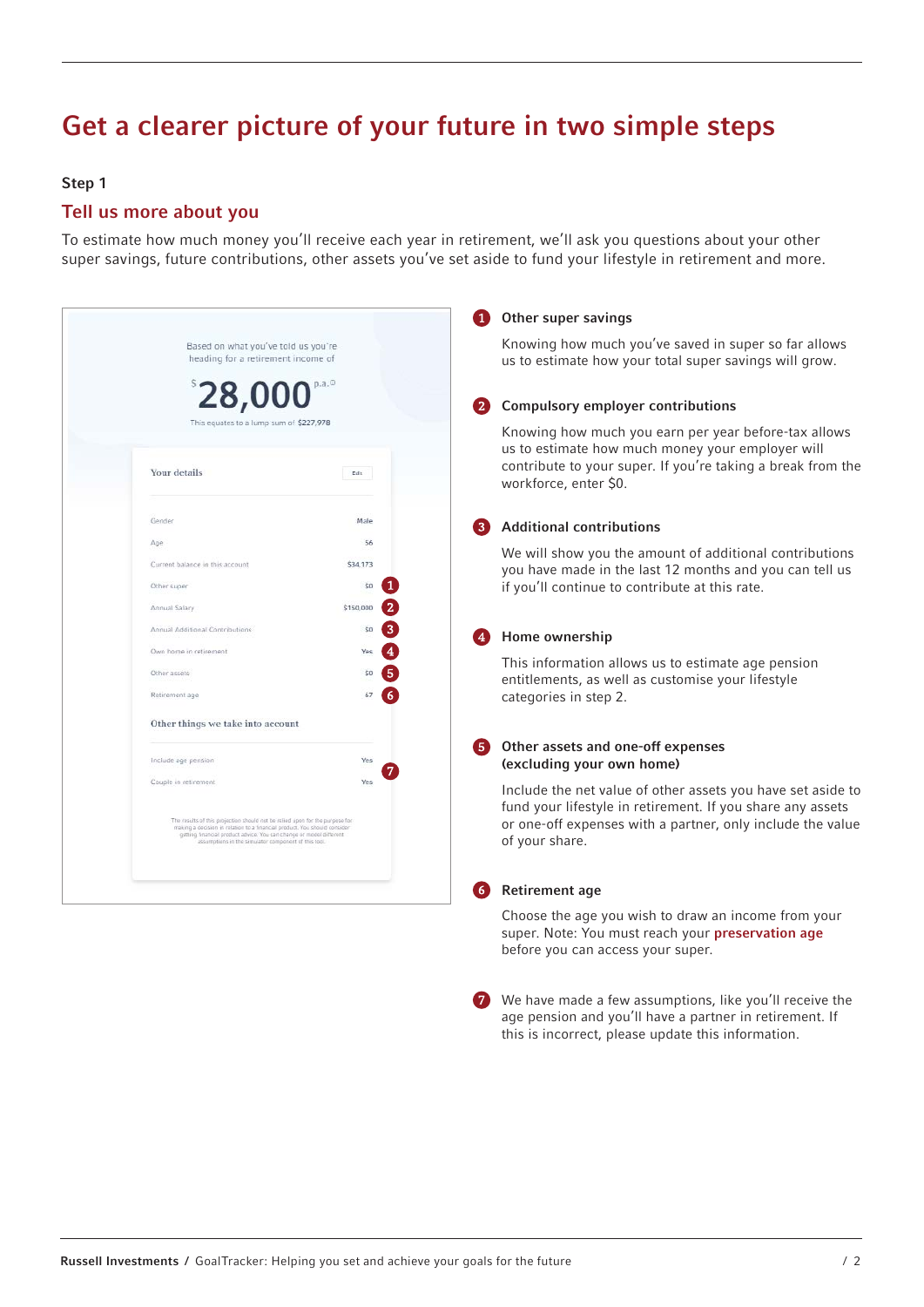#### Step 2

### Set a meaningful goal

Now the fun part. Determining the lifestyle you want to live in retirement.

To help you visualise your future, we take you through a range of lifestyle categories including travel, leisure, dining out and more. Within each category, you choose whether you expect to cover the basics, live comfortably or be aspirational in retirement. Based on your selections, we work out how much money you'll likely need to fund that lifestyle, and that's your retirement income goal. We will also show you if you're on track to get there.



## Next steps

Once you've set your retirement income goal, we can help you to achieve it by building your super around you.

You'll get your very own Tracker, personalised To Do List and suggestions along the way to help you get and stay on track. We can also manage how your super is invested based on your personal situation, so you don't have to worry about it.